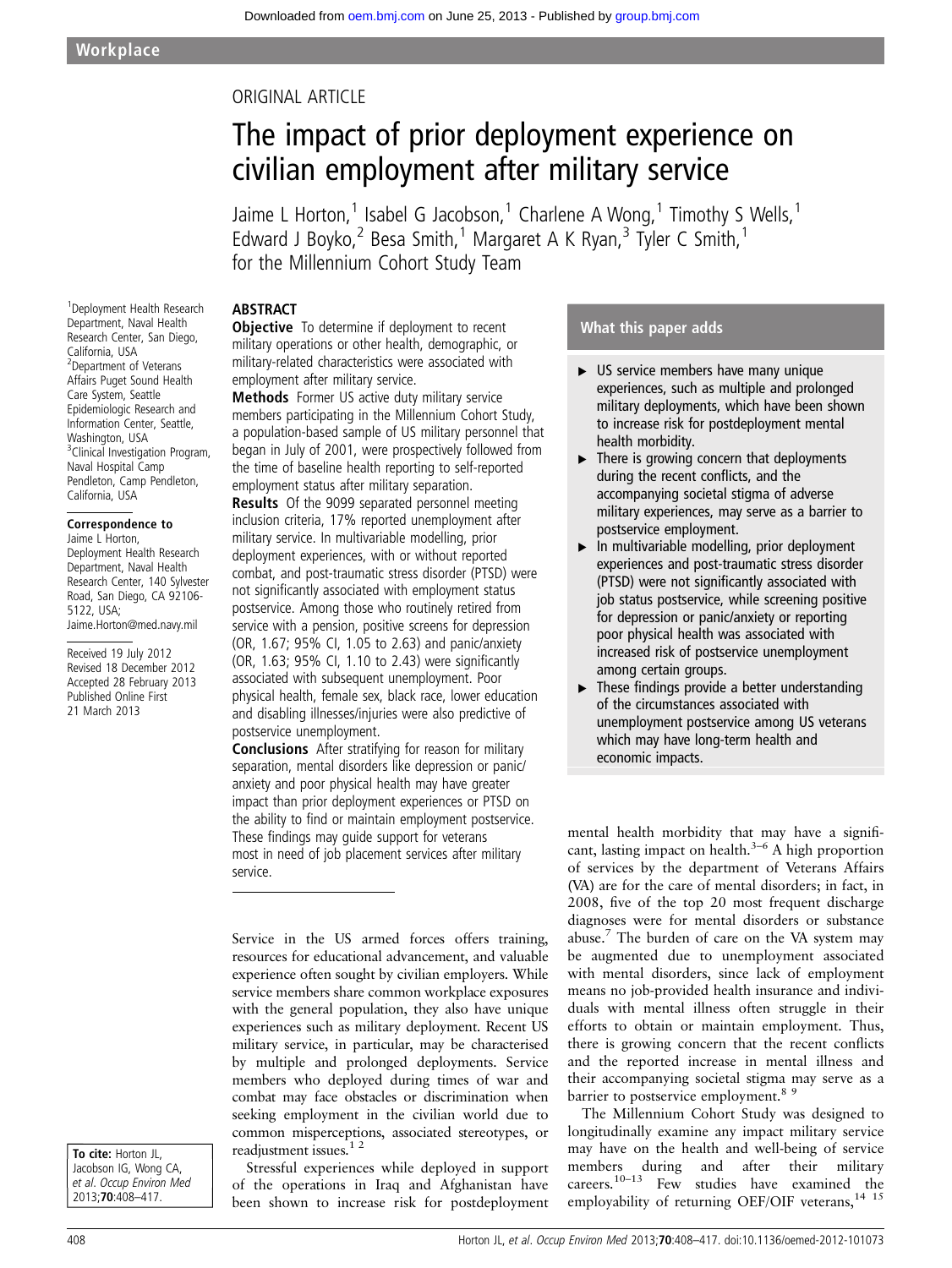and to our knowledge, no studies have examined the association of recent deployment experience prospectively with subsequent civilian employment among former active duty military personnel. The present study prospectively assesses whether civilian employment status differs among cohort members with deployment experience compared with those who did not deploy, and whether the effect of military deployments on employment is modified by mental health. Further, in accordance with VA concerns,14 these analyses aimed to identify subgroups of the military who report lower rates of employment after separation from service, and who may potentially benefit from additional training, treatment, or support to successfully transition to civilian employment.

#### METHODS

#### Study population

The Millennium Cohort Study began collection of self-reported outcome and exposure data in 2001, prior to the start of recent combat operations in Iraq and Afghanistan, and resurveys its participants every 3 years through 2022. Using a phased enrolment strategy, the Millennium Cohort currently includes more than 150 000 members. Invited subjects to the first panel in 2001 included a probability-based sample of 256 400 regular active duty, Reserve, and National Guard members randomly drawn from electronic rosters at the Defense Manpower Data Center (DMDC) as of 1 October 2000, and contacted via postal mail, e-mail and questionnaire mailing to complete a paper or web survey. In 2004, a second panel of 150 000 regular active duty, Reserve and National Guard personnel with 1–2 years of military service as of 1 October 2003 was invited to complete a survey on the web or by paper. Other modes of contact and tailored messages were used during and between survey cycles, based on a modified Dillman approach,<sup>16</sup> to keep participants engaged in the study. Detailed descriptions of the methodology for the Millennium Cohort Study have been published elsewhere. $10-12$ 

The first panel of 77 047 consenting participants (36.0% of those believed to have been contacted) enrolled in 2001–2003. The first follow-up questionnaire (2004–2006) was completed by 55 021 members (71% response rate), and the second follow-up (2007–2008) was completed by 54 790 members (71%). The second panel (2004–2006) enrolled 31 110 consenting participants (25.4% of those believed to have been contacted), and 17 152 members (55%) completed one follow-up questionnaire (2007–2008). To be included in the current study, panels 1 and 2 participants must have been serving in the military on active duty status at the time of their baseline survey, completed at least one follow-up, and separated from the military between baseline and follow-up. Panel 1 participants who completed two follow-up surveys, had their demographic and health information assessed at the closest survey prior to their separation date, while their employment status was determined using the closest survey *after* their separation date.

#### Separation from the US military

Military separation status was determined using DMDC data, and confirmed with self-report where possible. Nearly all panel 2 participants (99%) were confirmed separated with self-report, compared with 53% of panel 1 participants confirmed with selfreport. The question on the survey 'Are you currently serving in the military (active duty, Reserve, or National Guard)?' was not introduced until the 2007–2008 survey period; therefore, panel 1 subjects who separated prior to the first follow-up in 2004–2006 could not be verified with self-report. Among those

with both records, fewer than 3% had discordant results and were excluded to reduce misclassification. DMDC maintains an archive of personnel data covering all service branches, components and phases of the military cycle (accession, separation, retirement). Electronic separation files included date of separation as well as codes that indicate the reason for separation. Participants were divided into three categories based on these codes: (1) those who fulfilled at least 20 years of service and had a pension (routinely retired), (2) those who fulfilled their contract term of service (typically 4 years) and (3) those who separated for all other reasons (eg, disability, parenthood, misconduct, early release). Contractual term of service at enlistment may vary by service branch and component, and may range between two and 6 years.<sup>17</sup> Of note, subjects in this study did not include any service members who separated prior to initial entry training because early separation of this nature did not fulfil inclusion criteria in the Millennium Cohort Study.

#### Civilian employment

Civilian employment was assessed at the closest survey following the service member's separation date. Employment status was determined by the question in the Millennium Cohort questionnaire, 'Do you have a civilian job at this time?', with the response options of 'Yes', 'No civilian employment at this time,' or 'Homemaker.' Those who reported 'yes' were defined as 'employed' and those who reported 'no civilian employment at this time' were termed 'unemployed' for the purposes of this paper. We could not determine whether these 'unemployed' individuals were actively seeking employment, however, so we could not equate this self-reported employment status to national unemployment rates which only include job seekers. Thus, unemployment rates are not presented for this study population. Those who answered 'Homemaker' were excluded from analyses because the numbers in this group were insufficient for multivariable modelling, and they represented a unique group (younger, married, 89% women) who could not easily be included with the employed or unemployed individuals.

#### Deployment experience

Military deployment data from DMDC were used to categorise individuals as not recently deployed and deployed with or without combat experience. Those with no deployments prior to military separation or only prior to baseline were considered not recently deployed. Deployed participants must have completed their first deployment between baseline and their date of separation. Combat experience was determined by at least one affirmative response to witnessing the following in the 3 years prior to outcome assessment: a person's death due to war, instances of physical abuse, dead and/or decomposing bodies, maimed soldiers or civilians, or prisoners of war or refugees.

#### **Covariates**

Covariates were assessed using the closest survey prior to separation from military service, and included the following: sex, age at separation, education, race/ethnicity, marital status, military pay grade (a surrogate for socioeconomic class), service branch, and military occupation. Time separated was also calculated by the number of days from the date of separation to the follow-up questionnaire. Period of study enrollment (panel 1 or 2) was also included since panel 1 members are proportionally older with more education and a higher pay grade than those in panel 2; attributes that may position them better for employment. Finally, we examined smoking status, alcohol-related problems  $(≥1$  problem indicated a positive screen) as defined by the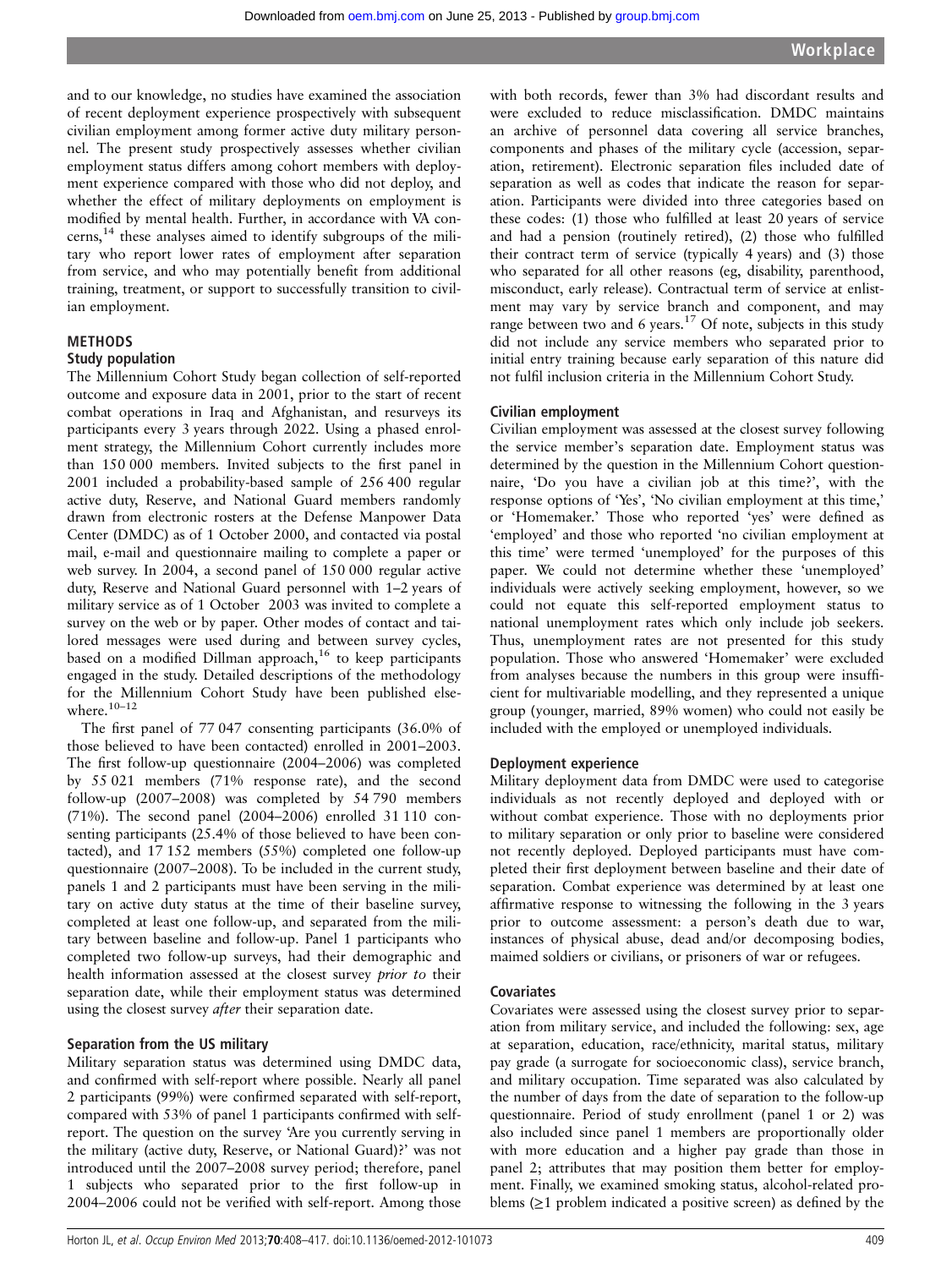Patient Health Questionnaire (PHQ), $18 \text{ } 19$  disabling illness or injury (self-reported), life stressors (defined using the Holmes and Rahe Scale<sup>20</sup>), and physical component summary (PCS) score (assessed using the Short Form 36-Item Health Survey for Veterans  $(SF-36V)^{21}$ ). The SF-36V includes questions about general health, bodily pain and ability to work and carry out daily activities. Participants' health was categorised by percentile of the PCS score based on overall scores of panels 1 and 2 of the Millennium Cohort.

Mental disorders were also assessed using the closest survey prior to separation from military service, and were identified by screening tools embedded in the Millennium Cohort questionnaire. A positive screen for post-traumatic stress disorder (PTSD) was measured using the 17-item PTSD Checklist-Civilian Version.<sup>22</sup> Participants screened positive if they reported a moderate or higher level of at least one intrusion symptom, three avoidance symptoms, and two hyperarousal symptoms (criteria established by the Diagnostic and Statistical Manual of Mental Disorders, Fourth Edition, Text Revision (DSM-IV-TR)<sup>23</sup>). This approach has been shown to have high sensitivity and high internal consistency in this cohort.<sup>24 25</sup> A positive screen for depression was assessed using nine items from the PRIME-MD PHQ,<sup>18</sup> corresponding to the depression diagnosis from the DSM-IV-TR<sup>23 26</sup> with sensitivity of 0.93 and specificity of 0.89.<sup>27</sup> Screens for panic or other anxiety disorders also used the PHQ for a psychosocial assessment based on scores of several health concepts.18 19

#### Statistical analyses

Univariate analyses were conducted to evaluate the unadjusted associations between civilian employment and all covariates. Multivariable logistic regression models were built to calculate the odds of unemployment following military service in relation to deployment experience while adjusting for all covariates mentioned. Given the exploratory nature of this study, all defined variables were included. Model diagnostic tests were conducted and we assessed model fit using the Hosmer–Lemeshow goodness-of-fit test. To identify the existence of collinearity, we examined all variance inflation factors and considered a value of four or greater to indicate a potential problem.<sup>28</sup> First-order interactions between reason for separation and age at separation, and reason for separation and service branch were tested. Both interactions were significant at  $p<0.10$ . Three models were built to examine characteristics of those who left the military for routine retirement, fulfillment of service term, and for all other reasons. To assess whether the association between deployment and post service employment was modified by service members' mental health, we examined the interactions between deployment and each mental health variable in each stratified model. None of these interaction terms was significant ( $p$ <0.10); thus, we proceeded with constructing three models not stratified by deployment or mental health variables to estimate the association between prior deployment and postservice employment, adjusting for mental health and all other covariates. Data management and statistical analyses were performed using SAS software, V 9.3 (SAS Institute, Cary, North Carolina, USA).

#### RESULTS

Of the 80 524 Millennium Cohort members with at least one follow-up assessment, 13 832 separated between their baseline and last submitted follow-up. Participants who selected the 'Homemaker' option (n=588) and those missing outcome (n=450) or covariate (n=1720) information were excluded. Reservists and National Guard members (n=1975) were also

removed because many already hold civilian occupations prior to military separation, leaving 9099 participants available for analyses (figure 1).

Characteristics of the population by employment status are shown in table 1. Overall, 17% did not have civilian employment postservice. The majority of the population (60.3%) retired with at least 20 years of service and a pension, 23.8% separated after fulfilling their service term, and 15.9% for other reasons. Mean age at separation was 37.3 years (sd, 9.1 years).  $\chi^2$  Tests revealed that positive screens for mental disorders were significantly higher among the unemployed, and a small but significant difference was found across employment categories among those with recent deployment experience. Unemployment was lowest among those who routinely retired (779/5488=14.2%), followed by those who fulfilled their service term  $(417/2165=19.3\%)$  and those separated for other reasons (383/1446=26.5%).

In adjusted analyses, all covariates were included in the models (unless indicated N/A), and no issues with multicollinearity were detected using the previously described variance inflation factor criterion. All models fit the data well, as indicated by the Hosmer–Lemeshow goodness-of-fit test (p>0.10 for all). Prior deployment experience and PTSD were not associated with postservice unemployment (table 2) in multivariable analyses. Screening positive for depression (OR, 1.67; 95% CI, 1.05 to 2.63) or panic/anxiety (OR, 1.63; 95% CI, 1.10 to 2.43) was associated with significantly higher odds of unemployment, but only among those who routinely retired. Also among the routinely retired, unemployment was significantly associated with being female, reporting a disabling illness or injury, older age at separation, being non-Hispanic black, former Navy or Air Force members, current smokers and reporting poor health. Conversely, current and formerly married, more educated individuals and those separated longer than a year had reduced odds of unemployment.

Among those who separated after fulfilling their service term, reporting a disability, experiencing moderate stress, belonging to the younger cohort (panel 2), being non-Hispanic black, and female, significantly increased the odds of unemployment. Married respondents, former electronic equipment repairers, communications/intelligence specialists, and those separated for longer periods were less likely to be unemployed postservice (table 2).

Those who separated for other reasons were the most likely to be unemployed. Among this group, 48.8% of the unemployed left military service due to a disability, 12.5% left for a pregnancy or parenthood, and most of the remaining members underwent administrative discharge (eg, due to drug abuse, misconduct, unfitness) (data not shown). Characteristics associated with unemployment among those separated for other reasons included older age, being non-Hispanic black, and reporting poor physical health. Unemployment was less likely among those with a bachelor's degree or higher and those separated for longer than a year (table 2).

#### **DISCUSSION**

The intense and prolonged deployments during the recent operations in Iraq and Afghanistan, and increases in mental disorders among personnel exposed to combat,<sup>4 6 29</sup> have given rise to concern over the employability of veterans. To our knowledge, this is the first population-based study to prospectively quantify civilian employment in a large population of former active duty military personnel from all service branches. We found no association between deployment experience and employment status following separation. Routinely retired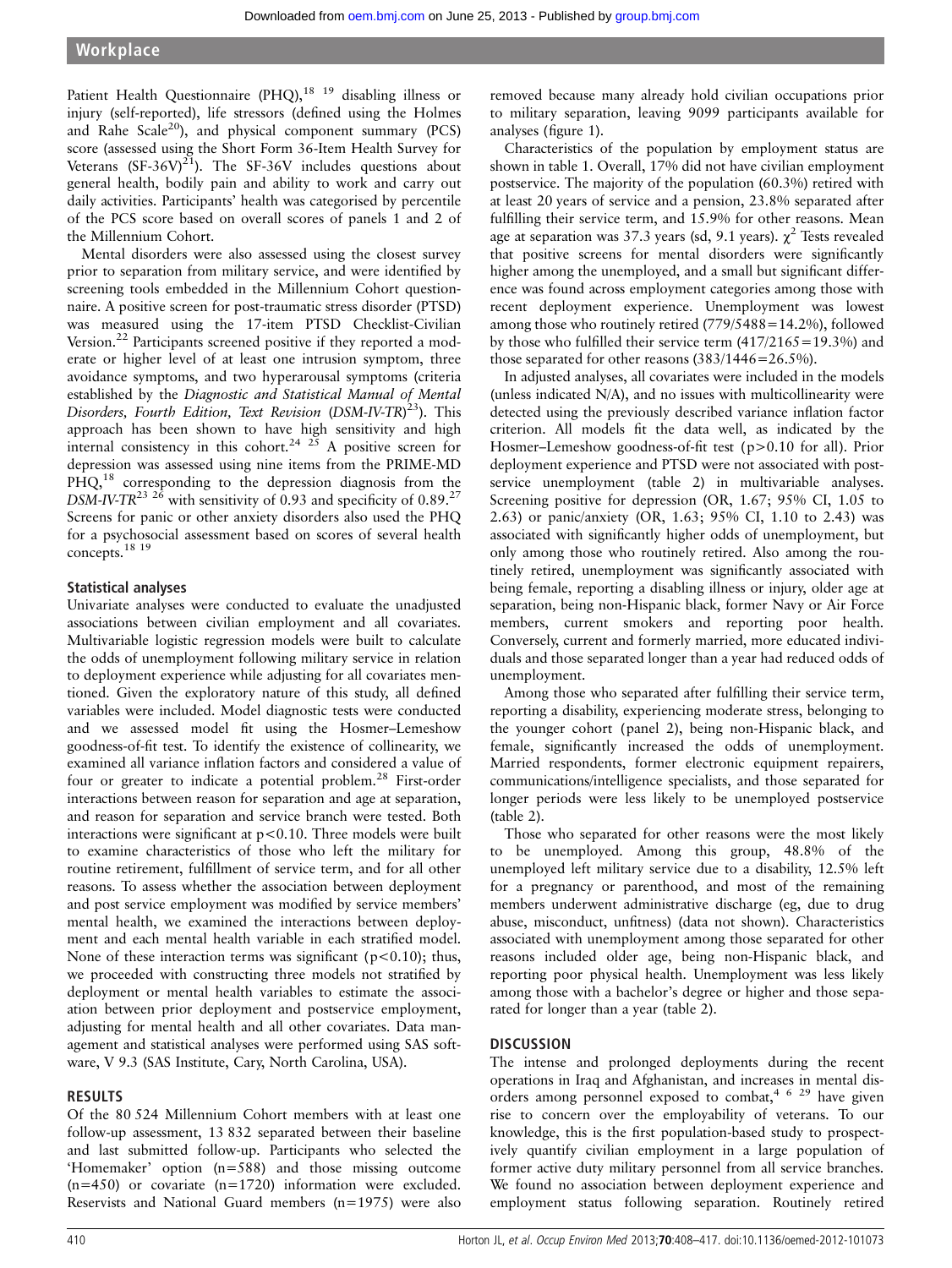

Figure 1 Flowchart of Millennium Cohort participants included in the study.

subjects screening positive for depression or panic/anxiety disorders were significantly more likely to report unemployment compared with subjects with no mental disorders. Other characteristics found to be associated with unemployment included black race, female sex, less education and poor physical health.

In this study, deployment experience did not increase risk of unemployment. This finding provides reassurance in light of frequent reference to high unemployment among veterans returning from Iraq and Afghanistan, $30$  and is consistent with a March 2011 Bureau of Labour Statistics (BLS) news release stating that these veterans had unemployment rates that were not statistically different from veterans who had served elsewhere, nor did veterans who had entered military service since September 2001 have higher unemployment rates than non-veterans of the same age and gender group.<sup>31</sup> Military members selected for deployment are overall healthier than members who do not deploy;<sup>346</sup> thus, there may be other factors, like mental disorders, that are more influential on veterans' ability to obtain civilian employment.

Other important findings included the associations identified between some mental disorders and employment. Depression and anxiety disorders have been associated with work status and productivity in prior studies.<sup>32 33</sup> A challenge to define cause-effect relationships remains, since mood disorders may predispose one to employment issues, as well as result from unemployment or economic stressors.<sup>34</sup> An advantage of the prospective nature of this study was the ability to define mental disorders while participants were still serving in the military, such that these could be determined as factors potentially associated with subsequent unemployment. Our study did not find a significant association between PTSD and subsequent

unemployment, which contrasts with one prior VA study of veterans in a vocational rehabilitation programme,  $35$  a discrepancy likely due to differences in study populations, design and methods. The broad representation of the military in the Millennium Cohort suggests that screening positive for PTSD prior to separation is not a major factor in employability postservice. This finding may be due to the strong support the military and VA have given to members with this 'signature injury,' or it may simply reflect differences in functional impairment between PTSD and mood disorders.<sup>36</sup> Also, it should be noted that the association between screening positive for PTSD and employment status existed at the crude level. However, after adjusting for variables such as depression, panic disorder, and physical component score, the association between PTSD and employment status was diminished. This may indicate potential overlap between comorbid mental disorders and physical health impairment that likely play a role, when taken together, on an individual's ability to find or maintain a job.

Additionally, across all groups we noted that those separated for longer time periods were less likely to be unemployed, likely because they had more time to search for a job. Since time was strongly predictive of postservice employment status, we also examined whether time modified the effects of PTSD on employment status. Adding this first-order interaction term into our three multivariable models, we found that it was significant only among those separated for other reasons  $(P=0.02)$  (data not shown). The significance of the interaction was explained by an association between PTSD and employment status among those separated for more than 2 years whereas no association was found among those separated for 2 years or less. In those separated for more than 2 years, the proportion unemployed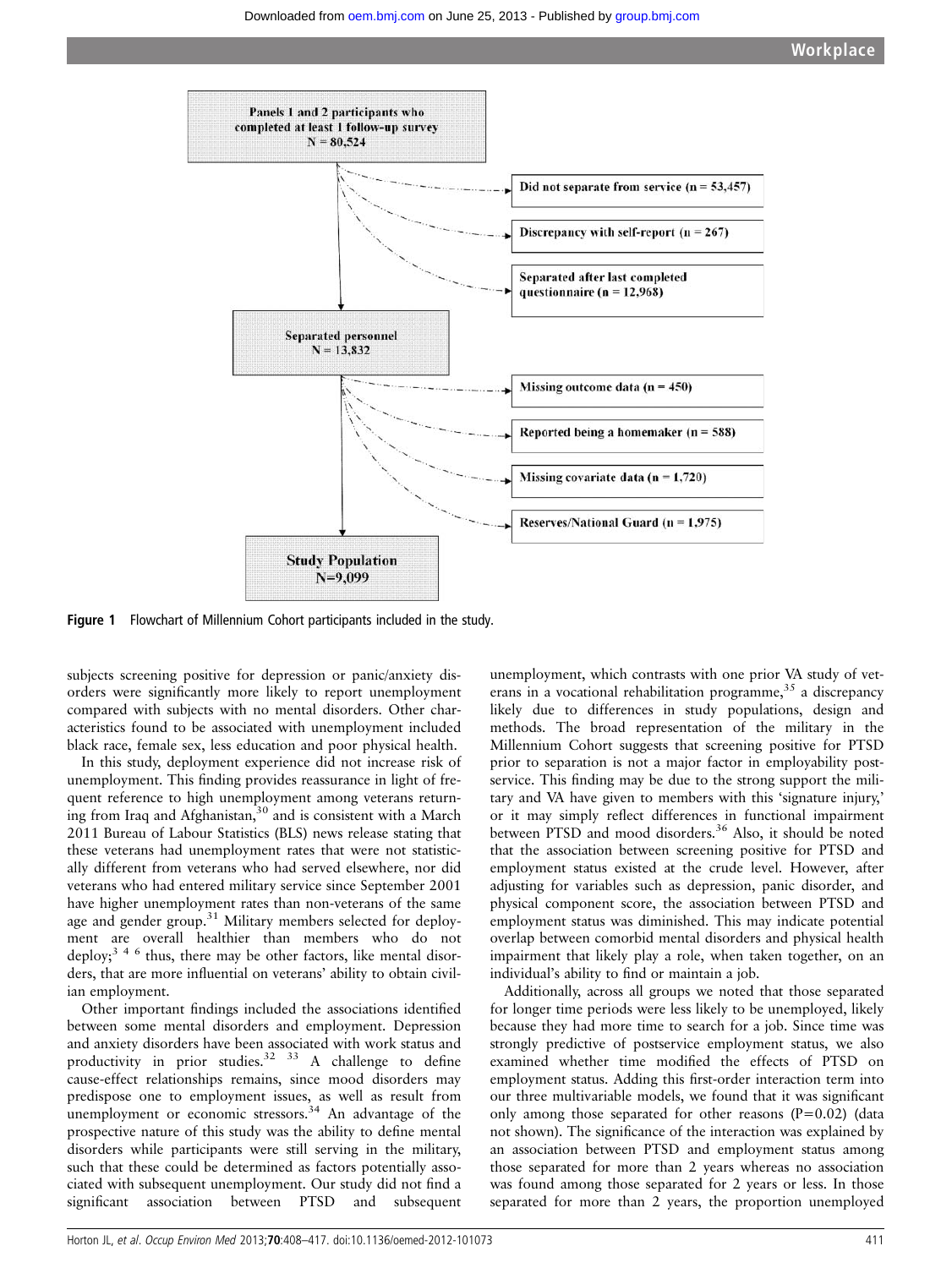# **Workplace**

| <b>Baseline*</b> characteristics                    | <b>Total separated</b><br>$N = 9099$<br>$(100\%)$<br>$n$ (%)t |                  | <b>Unemployed</b><br>$n = 1579$<br>(17%)<br>n (%) |                  | <b>Employed</b><br>$n = 7520$<br>(83%)<br>$n$ (%) |                  | p Value |
|-----------------------------------------------------|---------------------------------------------------------------|------------------|---------------------------------------------------|------------------|---------------------------------------------------|------------------|---------|
|                                                     |                                                               |                  |                                                   |                  |                                                   |                  |         |
| Reason for separation                               |                                                               |                  |                                                   |                  |                                                   |                  |         |
| Routinely retired                                   | 5488                                                          | (60.3)           | 779                                               | (49.3)           | 4709                                              | (62.6)           | < 0.001 |
| Fulfilled service term                              | 2165                                                          | (23.8)           | 417                                               | (26.4)           | 1748                                              | (23.2)           |         |
| Other reasons                                       | 1446                                                          | (15.9)           | 383                                               | (24.3)           | 1063                                              | (14.1)           |         |
| Deployment experience                               |                                                               |                  |                                                   |                  |                                                   |                  |         |
| Not recently deployed                               | 6711                                                          | (73.8)           | 1160                                              | (73.5)           | 5551                                              | (73.8)           | 0.042   |
| Deployed with combat                                | 1049                                                          | (11.5)           | 207                                               | (13.1)           | 842                                               | (11.2)           |         |
| Deployed without combat                             | 1339                                                          | (14.7)           | 212                                               | (13.4)           | 1127                                              | (15.0)           |         |
| Positive screen for PTSD‡                           |                                                               |                  |                                                   |                  |                                                   |                  |         |
| No                                                  | 8414                                                          | (92.5)           | 1404                                              | (88.9)           | 7010                                              | (93.2)           | < 0.001 |
| Yes                                                 | 685                                                           | (7.5)            | 175                                               | (11.1)           | 510                                               | (6.8)            |         |
| Positive screen for depression§                     |                                                               |                  |                                                   |                  |                                                   |                  |         |
| No                                                  | 8578                                                          | (94.3)           | 1433                                              | (90.8)           | 7145                                              | (95.0)           | < 0.001 |
| Yes                                                 | 521                                                           | (5.8)            | 146                                               | (9.3)            | 375                                               | (5.0)            |         |
| Positive screen for panic or anxiety disorder¶      |                                                               |                  |                                                   |                  |                                                   |                  |         |
| No                                                  | 8576                                                          | (94.3)           | 1426                                              | (90.3)           | 7150                                              | (95.1)           | < 0.001 |
| Yes                                                 | 523                                                           | (5.8)            | 153                                               | (9.7)            | 370                                               | (4.9)            |         |
| Occupational category (prior to separation)         |                                                               |                  |                                                   |                  |                                                   |                  |         |
| Combat specialist                                   | 1129                                                          | (12.4)           | 215                                               | (13.6)           | 914                                               | (12.2)           | < 0.001 |
| Officer or executive                                | 729                                                           | (8.0)            | 81                                                | (5.1)            | 648                                               | (8.6)            |         |
| Healthcare                                          | 885                                                           | (9.7)            | 183                                               | (11.6)           | 702                                               | (9.3)            |         |
| Electronic equipment repairer or other technical    | 2627                                                          | (28.9)           | 426                                               | (27.0)           | 2201                                              | (29.3)           |         |
| Communications/intelligence                         | 860                                                           | (9.5)            | 131                                               | (8.3)            | 729                                               | (9.7)            |         |
| Functional support and administration               | 1734                                                          | (19.1)           | 328                                               | (20.8)           | 1406                                              | (18.7)           |         |
| Craft worker                                        | 229                                                           | (2.5)            | 36                                                | (2.3)            | 193                                               | (2.6)            |         |
| Service and supply                                  | 742                                                           | (8.2)            | 149                                               | (9.4)            | 593                                               | (7.9)            |         |
| Student, trainee, or other                          | 164                                                           | (1.8)            | 30                                                | (1.9)            | 134                                               | (1.8)            |         |
| Sex                                                 |                                                               |                  |                                                   |                  |                                                   |                  |         |
| Male                                                | 6826                                                          | (75.0)           | 1010                                              | (64.0)           | 5816                                              | (77.3)           | < 0.001 |
| Female                                              | 2273                                                          | (25.0)           | 569                                               | (36.0)           | 1704                                              | (22.7)           |         |
| Period of study enrolment                           |                                                               |                  |                                                   |                  |                                                   |                  |         |
| 2001-2003 (panel 1)                                 | 7871                                                          | (86.5)           | 1245                                              | (78.9)           | 6626                                              | (88.1)           | < 0.001 |
| 2004-2006 (panel 2)                                 | 1228                                                          | (13.5)           | 334                                               | (21.2)           | 894                                               | (11.9)           |         |
| Disabling illness or injury                         |                                                               |                  |                                                   |                  |                                                   |                  |         |
| No                                                  | 8232                                                          | (90.5)           | 1356                                              | (85.9)           | 6876                                              | (91.4)           | < 0.001 |
| Yes                                                 | 867                                                           | (9.5)            | 223                                               | (14.1)           | 644                                               | (8.6)            |         |
| Years separated prior to reported employment status |                                                               |                  |                                                   |                  |                                                   |                  |         |
| Less than 1 year                                    | 2732                                                          | (30.0)           | 643                                               | (40.7)           | 2089                                              | (27.8)           | < 0.001 |
| $1-2$ years                                         | 3296                                                          | (36.2)           | 527                                               | (33.4)           | 2769                                              | (36.8)           |         |
| More than 2 years                                   | 3071                                                          | (33.8)           | 409                                               | (25.9)           | 2662                                              | (35.4)           |         |
| Age at military separation                          |                                                               |                  |                                                   |                  |                                                   |                  | < 0.001 |
| Mean (SD)<br>$<$ 25 years                           | 37.3<br>1203                                                  | (9.1)            | 36.1<br>316                                       | (10.4)           | 37.5<br>887                                       | (8.8)            |         |
|                                                     | 2216                                                          | (13.2)<br>(24.4) | 431                                               | (20.0)<br>(27.3) | 1785                                              | (11.8)<br>(23.7) |         |
| $25 - 37$ years<br>38-40 years                      | 1688                                                          | (18.6)           | 194                                               | (12.3)           | 1494                                              | (19.9)           |         |
|                                                     | 2444                                                          |                  | 321                                               |                  |                                                   |                  |         |
| $41-45$ years                                       |                                                               | (26.9)           |                                                   | (20.3)           | 2123                                              | (28.2)           |         |
| >45 years<br>Highest level of education achieved    | 1548                                                          | (17.0)           | 317                                               | (20.1)           | 1231                                              | (16.4)           |         |
|                                                     |                                                               |                  | 1261                                              |                  | 5581                                              |                  | < 0.001 |
| Less than bachelor's degree                         | 6842                                                          | (75.2)           |                                                   | (79.9)           |                                                   | (74.2)           |         |
| Bachelor's degree or higher                         | 2257                                                          | (24.8)           | 318                                               | (20.1)           | 1939                                              | (25.8)           |         |
| Race/ethnicity                                      |                                                               |                  |                                                   |                  |                                                   |                  |         |
| Non-Hispanic white                                  | 6136<br>1170                                                  | (67.4)           | 1008<br>264                                       | (63.8)           | 5128<br>906                                       | (68.2)           | < 0.001 |
| Non-Hispanic black                                  |                                                               | (12.9)           |                                                   | (16.7)           |                                                   | (12.1)           |         |
| Other                                               | 1793                                                          | (19.7)           | 307                                               | (19.4)           | 1486                                              | (19.8)           |         |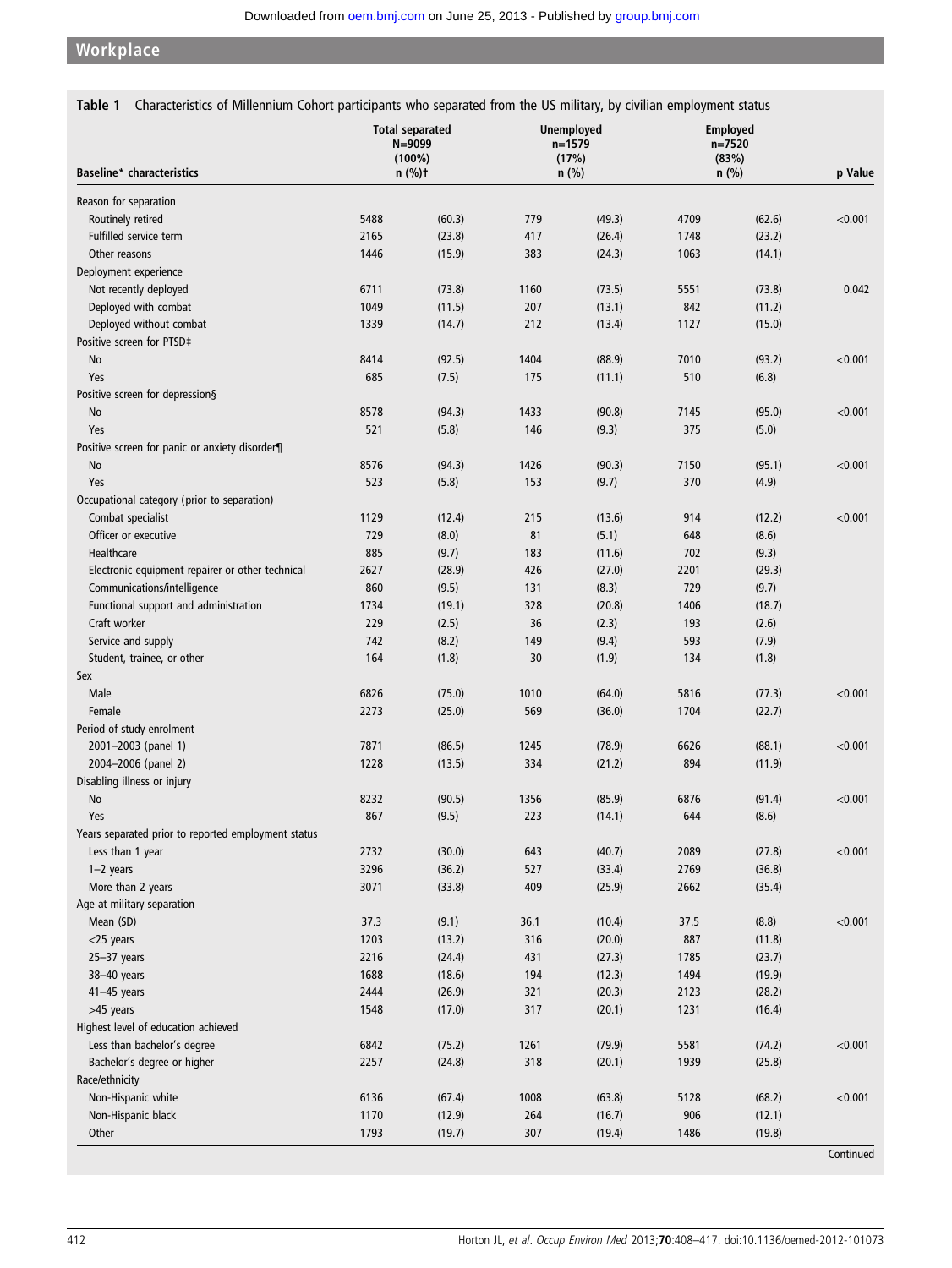#### Table 1 Continued

| <b>Baseline*</b> characteristics<br>$n$ (%)t<br>$n$ (%)<br>$n$ (%)<br>Military pay grade<br>Enlisted<br>7133<br>(78.4)<br>1303<br>(82.5)<br>5830<br>(77.5)<br>Officer<br>1966<br>276<br>(21.6)<br>(17.5)<br>1690<br>(22.5)<br>Service branch<br>3600<br>(39.6)<br>641<br>(40.6)<br>2959<br>(39.4)<br>Army<br>2379<br>(26.2)<br>425<br>(26.9)<br>1954<br>(26.0)<br>Navy/Coast Guard<br>Air Force<br>2419<br>(26.6)<br>407<br>(25.8)<br>2012<br>(26.8)<br>701<br>(6.7)<br><b>Marine Corps</b><br>(7.7)<br>106<br>595<br>(7.9)<br><b>Marital status</b><br>Never married<br>2695<br>(29.6)<br>639<br>(40.5)<br>2056<br>(27.3)<br><b>Married</b><br>5964<br>(65.6)<br>858<br>(54.3)<br>5106<br>(67.9)<br>82<br>Divorced, separated, or widowed<br>440<br>(4.8)<br>(5.2)<br>358<br>(4.8) | p Value |
|-------------------------------------------------------------------------------------------------------------------------------------------------------------------------------------------------------------------------------------------------------------------------------------------------------------------------------------------------------------------------------------------------------------------------------------------------------------------------------------------------------------------------------------------------------------------------------------------------------------------------------------------------------------------------------------------------------------------------------------------------------------------------------------|---------|
|                                                                                                                                                                                                                                                                                                                                                                                                                                                                                                                                                                                                                                                                                                                                                                                     |         |
|                                                                                                                                                                                                                                                                                                                                                                                                                                                                                                                                                                                                                                                                                                                                                                                     |         |
|                                                                                                                                                                                                                                                                                                                                                                                                                                                                                                                                                                                                                                                                                                                                                                                     | < 0.001 |
|                                                                                                                                                                                                                                                                                                                                                                                                                                                                                                                                                                                                                                                                                                                                                                                     |         |
|                                                                                                                                                                                                                                                                                                                                                                                                                                                                                                                                                                                                                                                                                                                                                                                     |         |
|                                                                                                                                                                                                                                                                                                                                                                                                                                                                                                                                                                                                                                                                                                                                                                                     | 0.278   |
|                                                                                                                                                                                                                                                                                                                                                                                                                                                                                                                                                                                                                                                                                                                                                                                     |         |
|                                                                                                                                                                                                                                                                                                                                                                                                                                                                                                                                                                                                                                                                                                                                                                                     |         |
|                                                                                                                                                                                                                                                                                                                                                                                                                                                                                                                                                                                                                                                                                                                                                                                     |         |
|                                                                                                                                                                                                                                                                                                                                                                                                                                                                                                                                                                                                                                                                                                                                                                                     |         |
|                                                                                                                                                                                                                                                                                                                                                                                                                                                                                                                                                                                                                                                                                                                                                                                     | < 0.001 |
|                                                                                                                                                                                                                                                                                                                                                                                                                                                                                                                                                                                                                                                                                                                                                                                     |         |
|                                                                                                                                                                                                                                                                                                                                                                                                                                                                                                                                                                                                                                                                                                                                                                                     |         |
| Smoking status                                                                                                                                                                                                                                                                                                                                                                                                                                                                                                                                                                                                                                                                                                                                                                      |         |
| 829<br>Never smoker<br>4918<br>(54.1)<br>(52.5)<br>4089<br>(54.4)                                                                                                                                                                                                                                                                                                                                                                                                                                                                                                                                                                                                                                                                                                                   | < 0.001 |
| Past smoker<br>2484<br>389<br>(27.9)<br>(27.3)<br>(24.6)<br>2095                                                                                                                                                                                                                                                                                                                                                                                                                                                                                                                                                                                                                                                                                                                    |         |
| 1697<br>361<br>Current smoker<br>(18.7)<br>(22.9)<br>1336<br>(17.8)                                                                                                                                                                                                                                                                                                                                                                                                                                                                                                                                                                                                                                                                                                                 |         |
| Alcohol-related problems§                                                                                                                                                                                                                                                                                                                                                                                                                                                                                                                                                                                                                                                                                                                                                           |         |
| 8179<br>(89.9)<br>1407<br>(89.1)<br>6772<br>(90.1)<br><b>No</b>                                                                                                                                                                                                                                                                                                                                                                                                                                                                                                                                                                                                                                                                                                                     | 0.257   |
| 920<br>748<br>Yes<br>(10.1)<br>172<br>(10.9)<br>(10.0)                                                                                                                                                                                                                                                                                                                                                                                                                                                                                                                                                                                                                                                                                                                              |         |
| Life stressor score**                                                                                                                                                                                                                                                                                                                                                                                                                                                                                                                                                                                                                                                                                                                                                               |         |
| Low/mild stress<br>8211<br>(90.2)<br>1347<br>(85.3)<br>6864<br>(91.3)                                                                                                                                                                                                                                                                                                                                                                                                                                                                                                                                                                                                                                                                                                               | < 0.001 |
| 743<br>(8.2)<br>(7.3)<br>Moderate stress<br>193<br>(12.2)<br>550                                                                                                                                                                                                                                                                                                                                                                                                                                                                                                                                                                                                                                                                                                                    |         |
| 39<br>145<br>(1.6)<br>(2.5)<br>106<br>(1.4)<br>Major stress                                                                                                                                                                                                                                                                                                                                                                                                                                                                                                                                                                                                                                                                                                                         |         |
| PCS score¶                                                                                                                                                                                                                                                                                                                                                                                                                                                                                                                                                                                                                                                                                                                                                                          |         |
| <15th percentile (poor health)<br>2180<br>(24.0)<br>514<br>(32.6)<br>1666<br>(22.2)                                                                                                                                                                                                                                                                                                                                                                                                                                                                                                                                                                                                                                                                                                 | < 0.001 |
| 15th-85th percentile (average)<br>5978<br>(65.7)<br>896<br>(56.7)<br>5082<br>(67.6)                                                                                                                                                                                                                                                                                                                                                                                                                                                                                                                                                                                                                                                                                                 |         |
| >85th percentile (excellent health)<br>941<br>(10.3)<br>169<br>(10.7)<br>772<br>(10.3)                                                                                                                                                                                                                                                                                                                                                                                                                                                                                                                                                                                                                                                                                              |         |

\*Baseline characteristics were assessed using the most recent survey submitted prior to separation from service.

†Percents may not sum to 100% due to rounding.

‡Evaluated using the 17-item PTSD Checklist-Civilian Version.

§Assessed using the PRIME-MD Patient Health Questionnaire.

¶Measurement of physical health based on the Medical Outcomes Study Short Form 36-Item Health Survey for Veterans.

\*\*Measurement based on the Holmes and Rahe Social Readjustment Rating Scale.

PCS, physical component summary; PTSD, post-traumatic stress disorder.

with PTSD symptoms was twice as high compared to those without PTSD (29.4% vs. 15.4%). This finding suggests that PTSD was likely more of an impediment to finding a job than time for this particular group.

Former Navy and Air Force personnel who routinely retired, had higher odds of unemployment compared with the Army. When we examined other characteristics of former Navy and Air Force members, we found few differences other than proportionally more Navy and Air Force veterans in this stratum retired at a lower pay grade than Army veterans, refuting the potential hypothesis that these service members retired with a more adequate pension for ordinary living. The reason for this finding is unknown; thus, more research is needed to understand service-specific differences in employment paths of retired veterans, which may be possible using data from future Millennium Cohort surveys which will be collecting information on job seeking.

Two important groups, women and non-Hispanic black participants, were at increased odds of unemployment following separation from service. Similarly, the BLS reported that African– Americans had a higher unemployment rate (14.7%) compared with Caucasians  $(10.7\%)$ .<sup>31</sup> By contrast, the March 2011 BLS news release on the employment situation of veterans found little difference in the unemployment rate of male and female service members who joined the military after September 2001  $(11.4\%$  and  $12.0\%$ , respectively).<sup>31</sup> Further study is warranted to determine why women and black veterans in some cohorts have higher unemployment, when all, theoretically, had equal access to training and opportunity for advancement within the military system.

Current smoking was associated with not having a job among the routinely retired, and no significant association was found between alcohol abuse and job status in multivariable or univariate analyses. Former service members who separated for other reasons and reported alcohol-related problems prior to separation had marginally significantly lower odds of reporting unemployment at follow-up. Though insignificant, this finding appears surprising, but may be explained by working individuals who may misuse alcohol to cope with the stress of their daily responsibilities. It is also important to note that while alcoholrelated problems are reported, these are not a necessary indication of functional impairment.

The proportion unemployed in this population is concerning; yet it should not be compared with the national rate, which includes those actively seeking employment as its denominator,<sup>37</sup> and which we could not determine for our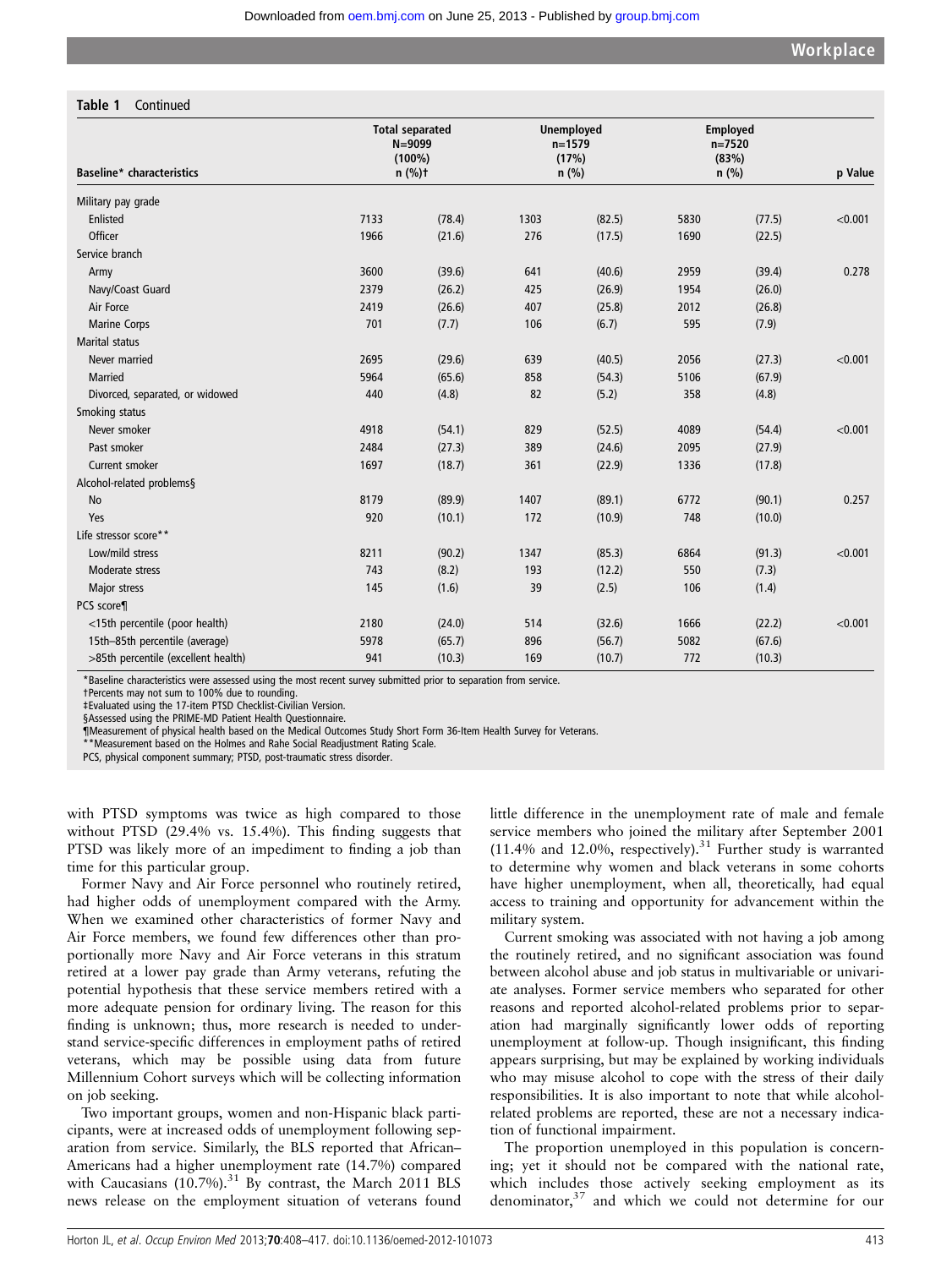### Workplace

Table 2 Multivariable model of the adjusted odds of unemployment post service by reason for military separation among Millennium Cohort participants (N=9099)

|                                                                                       | Reason for military separation          |                           |                                             |                           |                        |                           |  |  |
|---------------------------------------------------------------------------------------|-----------------------------------------|---------------------------|---------------------------------------------|---------------------------|------------------------|---------------------------|--|--|
|                                                                                       | <b>Routine retirement</b><br>$(N=5488)$ |                           | <b>Fulfilled service term</b><br>$(N=2165)$ |                           | Other reasons (N=1446) |                           |  |  |
| <b>Baselinet characteristics</b>                                                      | <b>OR</b>                               | (95% CI)                  | <b>OR</b>                                   | (95% CI)                  | <b>OR</b>              | (95% CI)                  |  |  |
| Deployment experience                                                                 |                                         |                           |                                             |                           |                        |                           |  |  |
| Not recently deployed                                                                 | 1.00                                    |                           | 1.00                                        |                           | 1.00                   |                           |  |  |
| Deployed with combat                                                                  | 1.14                                    | $(0.87$ to $1.50)$        | 1.20                                        | $(0.87$ to $1.64)$        | 1.00                   | $(0.67 \text{ to } 1.48)$ |  |  |
| Deployed without combat                                                               | 0.86                                    | $(0.68 \text{ to } 1.08)$ | 1.20                                        | $(0.88 \text{ to } 1.64)$ | 1.09                   | $(0.70 \text{ to } 1.71)$ |  |  |
| Positive screen for PTSD‡                                                             |                                         |                           |                                             |                           |                        |                           |  |  |
| No                                                                                    | 1.00                                    |                           | 1.00                                        |                           | 1.00                   |                           |  |  |
| Yes                                                                                   | 0.71                                    | $(0.46 \text{ to } 1.09)$ | 1.25                                        | $(0.82 \text{ to } 1.91)$ | 1.08                   | $(0.72 \text{ to } 1.62)$ |  |  |
| Positive screen for depression§                                                       |                                         |                           |                                             |                           |                        |                           |  |  |
| No                                                                                    | 1.00                                    |                           | 1.00                                        |                           | 1.00                   |                           |  |  |
| Yes                                                                                   | $1.67*$                                 | $(1.05 \text{ to } 2.63)$ | 0.87                                        | $(0.53 \text{ to } 1.44)$ | 1.02                   | $(0.65 \text{ to } 1.60)$ |  |  |
| Positive screen for panic or anxiety disorder§                                        |                                         |                           |                                             |                           |                        |                           |  |  |
| No                                                                                    | 1.00                                    |                           | 1.00                                        |                           | 1.00                   |                           |  |  |
| Yes                                                                                   | $1.63*$                                 | $(1.10 \text{ to } 2.43)$ | 0.97                                        | $(0.58 \text{ to } 1.62)$ | 1.45                   | $(0.93 \text{ to } 2.26)$ |  |  |
| Occupation category (prior to separation)                                             |                                         |                           |                                             |                           |                        |                           |  |  |
| Functional support and administration                                                 | 1.00                                    |                           | 1.00                                        |                           | 1.00                   |                           |  |  |
| Combat specialist                                                                     | 1.25                                    | $(0.91$ to $1.71)$        | 0.84                                        | $(0.56 \text{ to } 1.25)$ | 1.14                   | $(0.72 \text{ to } 1.80)$ |  |  |
| Officer or executive                                                                  | 0.92                                    | $(0.65 \text{ to } 1.32)$ | 0.82                                        | $(0.29 \text{ to } 2.33)$ | 0.44                   | $(0.15$ to 1.25)          |  |  |
| Healthcare                                                                            | 1.27                                    | (0.95 to 1.70)            | 0.69                                        | $(0.43 \text{ to } 1.10)$ | 0.72                   | $(0.44 \text{ to } 1.17)$ |  |  |
| Electronic equipment repairer or other technical                                      | 1.03                                    | $(0.82 \text{ to } 1.31)$ | $0.68*$                                     | $(0.47 \text{ to } 0.98)$ | 0.71                   | $(0.47 \text{ to } 1.05)$ |  |  |
| Communications/intelligence                                                           | 0.88                                    | $(0.62 \text{ to } 1.25)$ | $0.64*$                                     | $(0.41 \text{ to } 0.99)$ | 0.75                   | $(0.45 \text{ to } 1.25)$ |  |  |
| Craft worker                                                                          | 1.01                                    | (0.60 to 1.72)            | 0.65                                        | $(0.28 \text{ to } 1.52)$ | 0.56                   | $(0.24 \text{ to } 1.33)$ |  |  |
| Service and supply                                                                    | 1.21                                    | $(0.87 \text{ to } 1.69)$ | 0.92                                        | $(0.58 \text{ to } 1.46)$ | 0.79                   | $(0.49 \text{ to } 1.27)$ |  |  |
| Student, trainee, or other                                                            | 1.67                                    | $(0.73 \text{ to } 3.79)$ | 0.71                                        | $(0.36 \text{ to } 1.42)$ | 0.93                   | $(0.40 \text{ to } 2.20)$ |  |  |
| Sex                                                                                   |                                         |                           |                                             |                           |                        |                           |  |  |
| Male                                                                                  | 1.00                                    |                           | 1.00                                        |                           | 1.00                   |                           |  |  |
| Female                                                                                | $1.70*$                                 | $(1.38 \text{ to } 2.10)$ | $1.42*$                                     | $(1.09 \text{ to } 1.84)$ | 1.17                   | $(0.88 \text{ to } 1.56)$ |  |  |
| Period of study enrolment                                                             |                                         |                           |                                             |                           |                        |                           |  |  |
| 2001-2003 (panel 1)                                                                   | N/A                                     |                           | 1.00                                        |                           | 1.00                   |                           |  |  |
| 2004-2006 (panel 2)                                                                   | $N/A\P$                                 |                           | $1.33*$                                     | $(1.03 \text{ to } 1.70)$ | $1.63*$                | $(1.21 \text{ to } 2.18)$ |  |  |
| Disabling illness or injury                                                           |                                         |                           |                                             |                           |                        |                           |  |  |
| No                                                                                    | 1.00                                    |                           | 1.00                                        |                           | 1.00                   |                           |  |  |
| Yes                                                                                   | $1.59*$                                 | $(1.20 \text{ to } 2.10)$ | $1.60*$                                     | $(1.06 \text{ to } 2.41)$ | 0.92                   | $(0.63 \text{ to } 1.33)$ |  |  |
| Years separated prior to reported employment status                                   |                                         |                           |                                             |                           |                        |                           |  |  |
| Less than 1 year                                                                      | 1.00                                    |                           | 1.00                                        |                           | 1.00                   |                           |  |  |
| $1-2$ years                                                                           | $0.57*$                                 | $(0.47 \text{ to } 0.68)$ | $0.50*$                                     | $(0.38 \text{ to } 0.65)$ | $0.52*$                | $(0.38 \text{ to } 0.71)$ |  |  |
| More than 2 years                                                                     | $0.43*$                                 | $(0.35$ to $0.53)$        | $0.39*$                                     | $(0.29 \text{ to } 0.52)$ | $0.38*$                | $(0.27 \text{ to } 0.52)$ |  |  |
| Age at military separation (10-year intervals)<br>Highest level of education achieved | $2.53*$                                 | $(2.08 \text{ to } 3.07)$ | 0.76                                        | $(0.56 \text{ to } 1.03)$ | $1.39*$                | $(1.07 \text{ to } 1.82)$ |  |  |
| Less than bachelor's degree                                                           | 1.00                                    |                           | 1.00                                        |                           | 1.00                   |                           |  |  |
| Bachelor's degree or higher                                                           | $0.70*$                                 | $(0.53 \text{ to } 0.93)$ | 0.77                                        | $(0.41 \text{ to } 1.44)$ | $0.48*$                | $(0.25$ to $0.90)$        |  |  |
| Race/ethnicity                                                                        |                                         |                           |                                             |                           |                        |                           |  |  |
| Non-Hispanic white                                                                    | 1.00                                    |                           | 1.00                                        |                           | 1.00                   |                           |  |  |
| Non-Hispanic black                                                                    | $1.31*$                                 | $(1.04 \text{ to } 1.65)$ | $1.82*$                                     | $(1.27$ to 2.63)          | $1.55*$                | $(1.06 \text{ to } 2.28)$ |  |  |
| Other                                                                                 | 1.14                                    | $(0.89 \text{ to } 1.45)$ | 1.13                                        | $(0.84 \text{ to } 1.52)$ | 1.38                   | $(0.98 \text{ to } 1.96)$ |  |  |
| Military pay grade                                                                    |                                         |                           |                                             |                           |                        |                           |  |  |
| Enlisted                                                                              | 1.00                                    |                           | 1.00                                        |                           | 1.00                   |                           |  |  |
| Officer                                                                               | 1.10                                    | (0.81 to 1.50)            | 0.54                                        | $(0.23$ to 1.29)          | 0.90                   | $(0.40 \text{ to } 2.02)$ |  |  |
| Service branch                                                                        |                                         |                           |                                             |                           |                        |                           |  |  |
| Army                                                                                  | 1.00                                    |                           | 1.00                                        |                           | 1.00                   |                           |  |  |
| Navy/Coast Guard                                                                      | $1.38*$                                 | $(1.10 \text{ to } 1.75)$ | 1.13                                        | $(0.83 \text{ to } 1.54)$ | 0.76                   | $(0.54 \text{ to } 1.07)$ |  |  |
| Air Force                                                                             | $1.46*$                                 | $(1.16 \text{ to } 1.83)$ | 1.24                                        | $(0.89 \text{ to } 1.73)$ | 1.29                   | $(0.91 \text{ to } 1.83)$ |  |  |
| <b>Marine Corps</b>                                                                   | 0.91                                    | $(0.57 \text{ to } 1.44)$ | 0.84                                        | $(0.59 \text{ to } 1.19)$ | 1.08                   | $(0.61$ to $1.90)$        |  |  |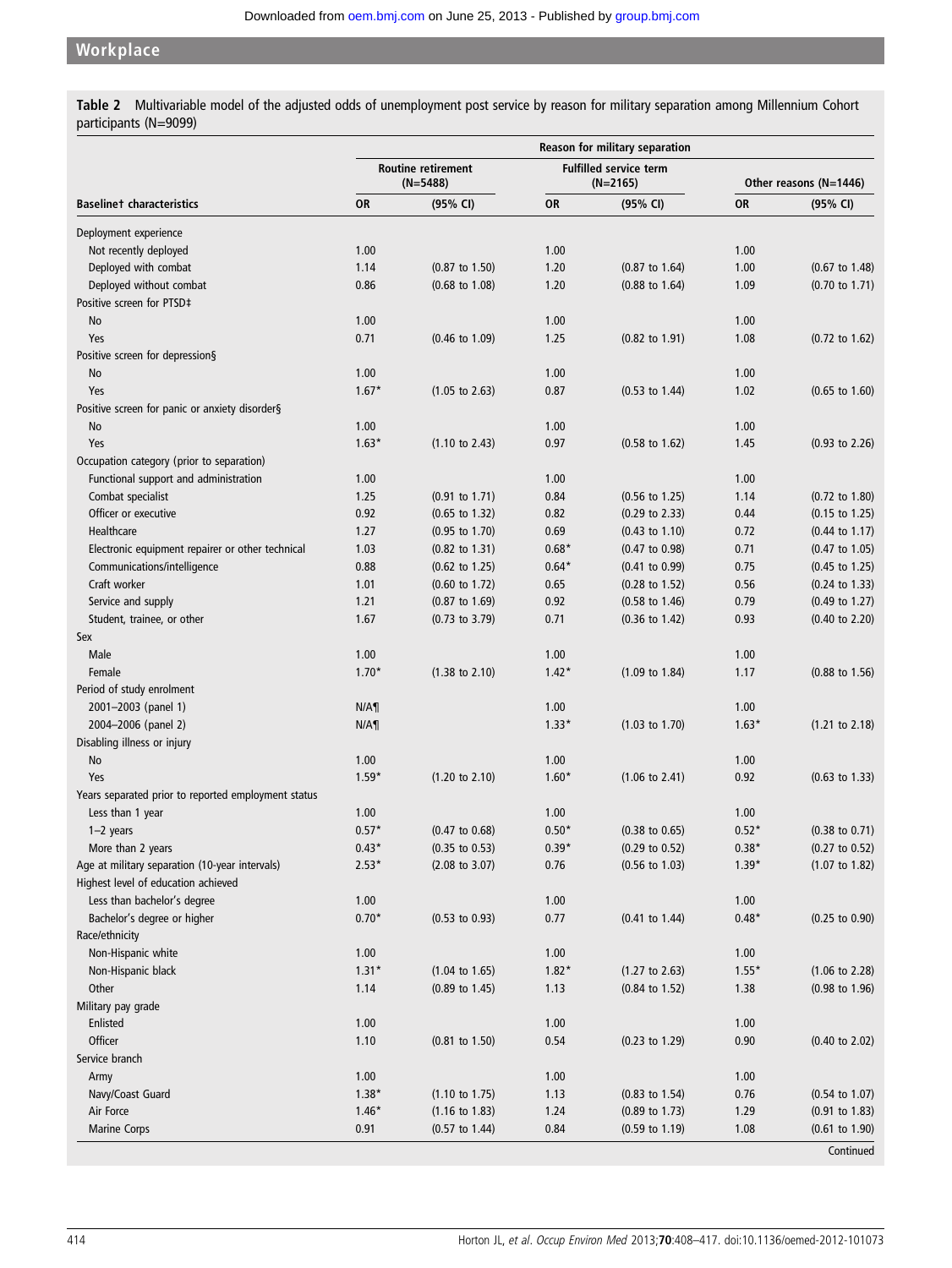#### Table 2 Continued

|                                     |           | Reason for military separation          |           |                                             |           |                           |  |
|-------------------------------------|-----------|-----------------------------------------|-----------|---------------------------------------------|-----------|---------------------------|--|
|                                     |           | <b>Routine retirement</b><br>$(N=5488)$ |           | <b>Fulfilled service term</b><br>$(N=2165)$ |           | Other reasons (N=1446)    |  |
| <b>Baselinet characteristics</b>    | <b>OR</b> | (95% CI)                                | <b>OR</b> | (95% CI)                                    | <b>OR</b> | (95% CI)                  |  |
| <b>Marital status</b>               |           |                                         |           |                                             |           |                           |  |
| Never married                       | 1.00      |                                         | 1.00      |                                             | 1.00      |                           |  |
| <b>Married</b>                      | $0.55*$   | $(0.43 \text{ to } 0.71)$               | $0.68*$   | $(0.51 \text{ to } 0.90)$                   | 0.91      | $(0.68 \text{ to } 1.22)$ |  |
| Divorced, separated, or widowed     | $0.63*$   | $(0.43 \text{ to } 0.93)$               | 0.55      | $(0.24 \text{ to } 1.24)$                   | 0.73      | $(0.35 \text{ to } 1.52)$ |  |
| Smoking status                      |           |                                         |           |                                             |           |                           |  |
| Never smoker                        | 1.00      |                                         | 1.00      |                                             | 1.00      |                           |  |
| Past smoker                         | 0.91      | $(0.76 \text{ to } 1.10)$               | 0.88      | $(0.65 \text{ to } 1.18)$                   | 1.15      | $(0.83 \text{ to } 1.61)$ |  |
| Current smoker                      | $1.40*$   | $(1.11 \text{ to } 1.76)$               | 0.93      | $(0.70 \text{ to } 1.24)$                   | 1.36      | $(1.00 \text{ to } 1.87)$ |  |
| Alcohol-related problems§           |           |                                         |           |                                             |           |                           |  |
| <b>No</b>                           | 1.00      |                                         | 1.00      |                                             | 1.00      |                           |  |
| Yes                                 | 1.28      | $(0.91 \text{ to } 1.81)$               | 0.87      | $(0.64 \text{ to } 1.19)$                   | 0.70      | $(0.48 \text{ to } 1.00)$ |  |
| Life stressor score**               |           |                                         |           |                                             |           |                           |  |
| Low/mild stress                     | 1.00      |                                         | 1.00      |                                             | 1.00      |                           |  |
| Moderate stress                     | 1.23      | $(0.92 \text{ to } 1.65)$               | $1.80*$   | $(1.22 \text{ to } 2.66)$                   | 1.17      | $(0.81 \text{ to } 1.70)$ |  |
| Major stress                        | 0.92      | $(0.48 \text{ to } 1.75)$               | 1.11      | $(0.39 \text{ to } 3.13)$                   | 1.17      | $(0.59 \text{ to } 2.34)$ |  |
| PCS score <sup>††</sup>             |           |                                         |           |                                             |           |                           |  |
| <15th percentile (poor health)      | $1.57*$   | $(1.30 \text{ to } 1.89)$               | 1.06      | $(0.77$ to $1.45)$                          | $1.64*$   | $(1.23 \text{ to } 2.19)$ |  |
| 15th-85th percentile (average)      | 1.00      |                                         | 1.00      |                                             | 1.00      |                           |  |
| >85th percentile (excellent health) | 1.17      | $(0.87 \text{ to } 1.56)$               | 1.11      | $(0.81 \text{ to } 1.53)$                   | 1.14      | $(0.74 \text{ to } 1.77)$ |  |

\*Indicates significance at the p<0.05 level.

†Baseline characteristics were assessed using the most recent survey submitted prior to separation from service.

‡Evaluated using the 17-item PTSD Checklist-Civilian Version.

§Assessed using the PRIME-MD Patient Health Questionnaire.

¶This variable was excluded from this model due to insufficient numbers in panel 2, because these participants are generally younger and ineligible for retirement.

\*\*Measurement based on the Holmes and Rahe Social Readjustment Rating Scale.

††Measurement of physical health based on the Medical Outcomes Study Short Form 36-Item Health Survey for Veterans.

N/A, not applicable; PCS, physical component summary; PTSD, post-traumatic stress disorder.

study population. The routinely retired group had the lowest proportion without a job. The mean age of this group was 43 years at the time of separation, and all but two were below the age of 65 years. Thus, these individuals may still desire to work after retiring from the military. The valuable work experience, resources and skills gained during 20 or more years in the military may make these individuals more attractive to employers than others. On the other hand, those separated for other reasons may be the least attractive to employers, or they may not be seeking work, or they may be physically incapable of working. Many were receiving severance pay, as we noted that nearly 50% of this group separated because of a disability and service-connected disabilities with a rating >30% entitle service members who have served less than 20 years to retirement benefits.<sup>38</sup> Additional analyses confirmed that separating from service due to a disability was univariately associated with unemployment postservice (OR, 1.60; 95%CI, 1.26–2.03) (data not shown). Reporting a prior disability did not significantly affect odds of unemployment among this group; however, this may have been due to overadjustment issues or the diversity of this "other reasons" group. Also, given the high percentage of disability among this group, we linked participant records with the Joint Theater Trauma Registry to examine deployment-related injuries prior to separation. Few injuries were recorded, and no significant associations between deployment injuries and employment status were found in additional analyses; however, lack of significance may have been due to reduced

power. Since disabling illnesses or injuries reported at baseline and poor physical health significantly affected unemployment in two-thirds of our groups, further studies are needed to evaluate the impact of military-related injuries on postservice employability.

There were some limitations to this study that should be considered. We could not determine whether the unemployed had been unsuccessfully searching for employment, had recently lost a job, had trouble keeping jobs, were in school/training, were parenting, or were physically unable to work; although separation codes provided some insight. Those who separated for other reasons, in particular, represented a more diverse group of former service members than those who routinely retired or finished their service term. In addition, the number of civilian jobs held or lost since the date of separation was not captured. Personnel files do not provide a detailed description for the reason for separation, so some individuals may have been misclassified based on inaccuracies in these data, or slight differences across service branch separation policies. Survey non-response due to attrition may have also been an issue in this population of separated personnel. Previous research has shown little follow-up non-response bias in the cohort as a whole; however, personnel who separated for reasons other than retirement had a higher probability of follow-up nonresponse.39 Also, health outcomes were self-reported, but previous research on this cohort has shown participant data to be reliable.13 25 40 Mental disorders and behaviours were measured prior to military separation as predisposing conditions;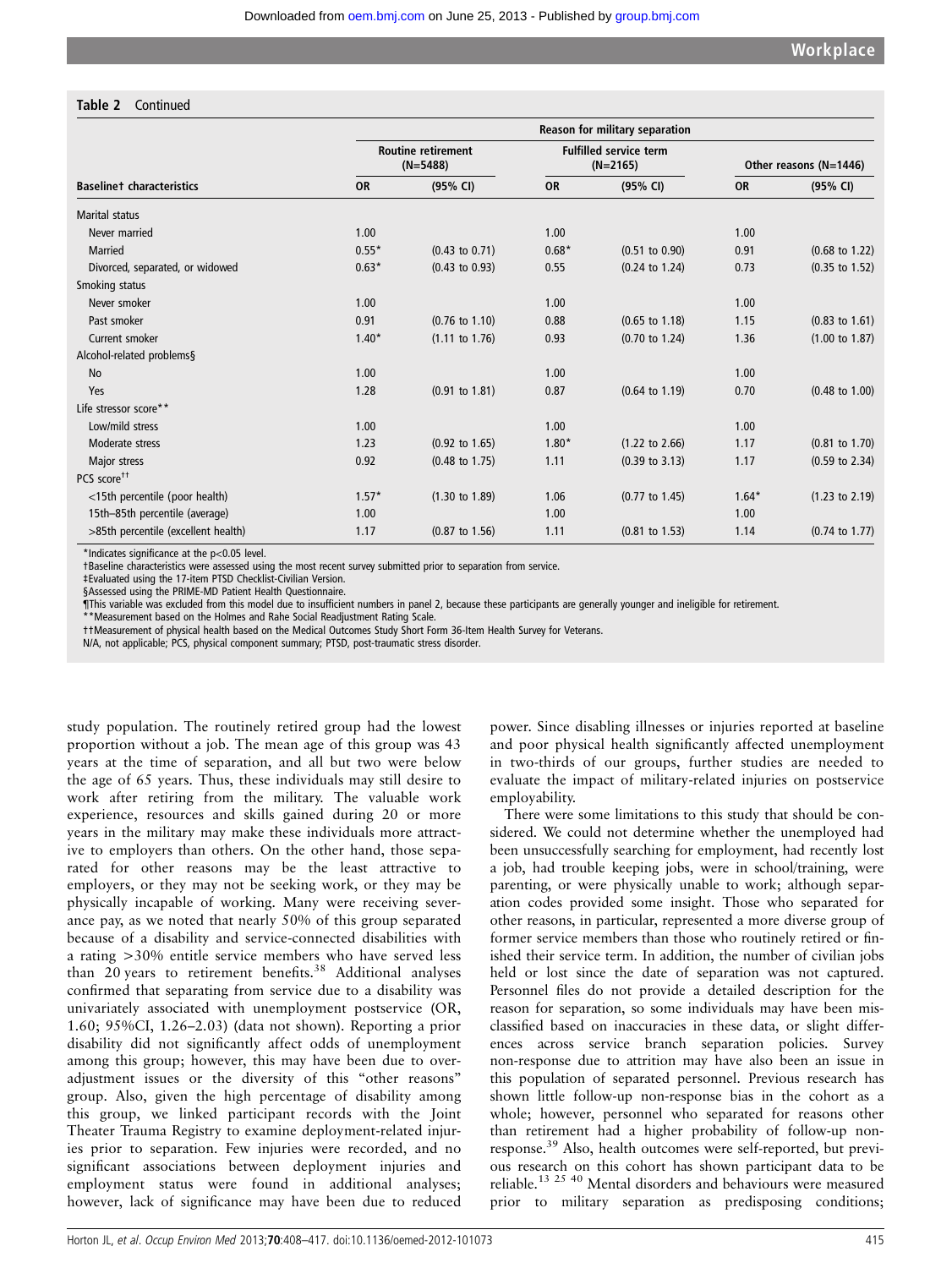however, they may fluctuate in severity over time. Whether they would have limited the ability to obtain or hold employment at the time of separation was not determined in this survey. PTSD, depression and panic/anxiety were identified based on selfreported screening tools, not clinical diagnoses. However, standardised instruments with high sensitivity and specificity were used to reduce misclassification error. Although this study population may differ from the full population of recent veterans, research has shown the cohort to be well representative of the US military.<sup>12</sup>

The Millennium Cohort Study provided a unique opportunity to investigate a robust sample of former military personnel and make inferences across all service branches, increasing the generalisability of the findings. The longitudinal design allowed for prospective follow-up of postservice employment, while adjusting for many characteristics. Finally, stigma attached with mental disorders may prevent some individuals from seeking care within the Military Health System; therefore, use of confidential surveys eliciting self-reported symptoms may have allowed for greater capture of mental health morbidity.

#### CONCLUSION

Employment is influenced by mental and physical health, and may be considered a strong marker of overall health. Not surprisingly, the reason for separation from military service is a strong indicator of postservice employment status. The degree to which reasons for separation vary make investigation of this population complex. Some wish to retire; others seek military occupations for the promise of furthering their education postservice, or for superior on-the-job training, to position them well for future employment. Previous research highlighted retention issues surrounding mental disorders and suggested a higher exit prevalence from the military among those with mental health needs.<sup>3</sup> The current study suggests that screening positive for certain mental disorders like panic/anxiety or depression are associated with reporting unemployment among the routinely retired group, but being deployed during service was not associated with unemployment in any of the groups examined. These data offer a first look at subgroups that may be disadvantaged in achieving postservice employment, though the preponderance of information suggests a military workforce able to find employment after serving. Continued research is necessary to investigate other impactful military-related experiences not measured in this study, and to understand how in-service training and education in subpopulations will influence employment in the future.

Acknowledgements In addition to the authors, the Millennium Cohort Study Team includes Melissa Bagnell, Gina Creaven, Nancy Crum-Cianflone, James Davies, Nisara Granado, Gia Gumbs, Lesley Henry, Dennis Hernando, Andrea Ippolito, Kelly Jones, Lauren Kipp, Cynthia LeardMann, William Lee, Michelle Linfesty, Gordon Lynch, Hope McMaster, Sheila Medina-Torne, Amanda Pietrucha, Teresa Powell, Kari Sausedo, Amber Seelig, Beverly Sheppard, Katherine Snell, Steven Speigle, Jennifer Walstrom, John Wesner, Martin White and James Whitmer. We are indebted to the Millennium Cohort Study participants, without whom these analyses would not be possible. We appreciate the support from the Management Information Division, US Defense Manpower Data Center (Seaside, CA, USA); Military Operational Medicine Research Program and US Army Medical Research and Materiel Command (Fort Detrick, MD, USA). In addition, we thank Michelle LeWark from the Naval Health Research Center (San Diego, CA, USA).

Funding The Millennium Cohort Study is funded through the Military Operational Medicine Research Program, USA Army Medical Research and Materiel Command (Fort Detrick , MD, USA). Resources from the VA Puget Sound Health Care System supported Dr Boyko's involvement in this research. The funding organisation had no role in the design and conduct of the study; collection, analysis, or preparation of data; or preparation, review or approval of the manuscript.

Disclaimer This represents report 11–49 supported by the Department of Defense, under work unit number 60002. The views expressed in this article are those of the authors and do not reflect the official policy or position of the Department of the Navy, Department of Defense, or the US Government. Approved for public release; distribution is unlimited. This research was conducted in compliance with all applicable federal regulations governing the protection of human subjects (protocol NHRC.2000.0007).

#### Competing interests None.

Provenance and peer review Not commissioned; externally peer reviewed.

#### **REFERENCES**

- Britt TW, Greene-Shortridge TM, Castro CA. The stigma of mental health problems in the military. Mil Med 2007;172:157–61.
- 2 Strayer R, Ellenhorn L. Vietnam Veterans—Study Exploring Adjustment Patterns and Attitudes. J Soc Issues 1975;31:81-93.
- 3 Hoge CW, Auchterlonie JL, Milliken CS. Mental health problems, use of mental health services, and attrition from military service after returning from deployment to Iraq or Afghanistan. JAMA 2006;295:1023–32.
- Hoge CW, Castro CA, Messer SC, et al. Combat duty in Iraq and Afghanistan, mental health problems, and barriers to care. N Engl J Med 2004;351:13–22.
- 5 Milliken CS, Auchterlonie JL, Hoge CW. Longitudinal assessment of mental health problems among active and reserve component soldiers returning from the Iraq War. JAMA 2007;298:2141–8.
- Smith TC, Ryan MA, Wingard DL, et al. New onset and persistent symptoms of post-traumatic stress disorder self reported after deployment and combat exposures: prospective population based US military cohort study. BMJ 2008;336:366–71.
- 7 Healthcare Inspection: review of the veterans health administration's use of appropriated funds for research. Washington, DC: Department of Veterans Affairs, Office of Inspector General; 2009. Report No.: 08-03007-80.
- Anthony WA, Rogers ES, Cohen M, et al. Relationships between psychiatric symptomatology, work skills, and future vocational performance. Psychiatr Serv 1995;46:353–8.
- 9 Crowther RE, Marshall M, Bond GR, et al. Helping people with severe mental illness to obtain work: systematic review. BMJ 2001;322:204–8.
- 10 Gray GC, Chesbrough KB, Ryan MAK, et al. The Millennium Cohort Study: a 21-year prospective cohort study of 140,000 military personnel. Mil Med 2002;167:483–8.
- Riddle JR, Smith TC, Smith B, et al. Millennium Cohort: the 2001–2003 baseline prevalence of mental disorders in the U.S. military. J Clin Epidemiol 2007;60:192–201.
- 12 Ryan MA, Smith TC, Smith B, et al. Millennium Cohort: enrollment begins a 21-year contribution to understanding the impact of military service. J Clin Epidemiol 2007;60:181–91.
- 13 Smith B, Wingard DL, Ryan MA, et al. U.S. military deployment during 2001–2006: comparison of subjective and objective data sources in a large prospective health study. Ann Epidemiol 2007;17:976–82.
- 14 Burnett-Zeigler I, Valenstein M, Ilgen M, et al. Civilian Employment Among Recently Returning Afghanistan and Iraq National Guard Veterans. Mil Med 2011;176:639–46.
- 15 Cohen S, Suri P, Amick M, et al. Clinical and demographic factors associated with employment status in US military veterans returning from Iraq and Afghanistan. Work 2013;44(2):213–19.
- 16 Dillman DA, Phelps G, Tortora R, et al. Response rate and measurement differences in mixed-mode surveys using mail, telephone, interactive voice response (IVR) and the Internet. Soc Sci Res 2009;38:3–20.
- 17 Military attrition: better data, coupled with policy changes, could help the services reduce early separations. Washington, DC: US General Accounting Office Report; July 2000. Report No.: GAO/NSIAD-98-213.
- 18 Spitzer RL, Kroenke K, Williams JB. Validation and utility of a self-report version of PRIME-MD: the PHQ Primary Care Study. Primary Care Evaluation of Mental Disorders. Patient Health Questionnaire. JAMA 1999;282:1737–44.
- Spitzer RL, Williams JB, Kroenke K, et al. Utility of a new procedure for diagnosing mental disorders in primary care. The PRIME-MD 1000 Study. JAMA 1994;272:1749–56.
- 20 Holmes TH, Rahe RH. Social Readjustment Rating Scale. J Psychosom Res 1967;11:213.
- 21 Ware JE, Sherbourne CD. The Mos 36-Item Short-Form Health SurveySf-36).1. Conceptual-framework and item selection. Med Care 1992;30:473–83.
- 22 Weathers FW, Litz BT, Herman DS, et al. eds. The PTSD Checklist (PCL): reliability, validity, and diagnostic utility. Paper presented at the Annual Meeting of International Society for Traumatic Stress Studies; October 1993, San Antonio, **Texas**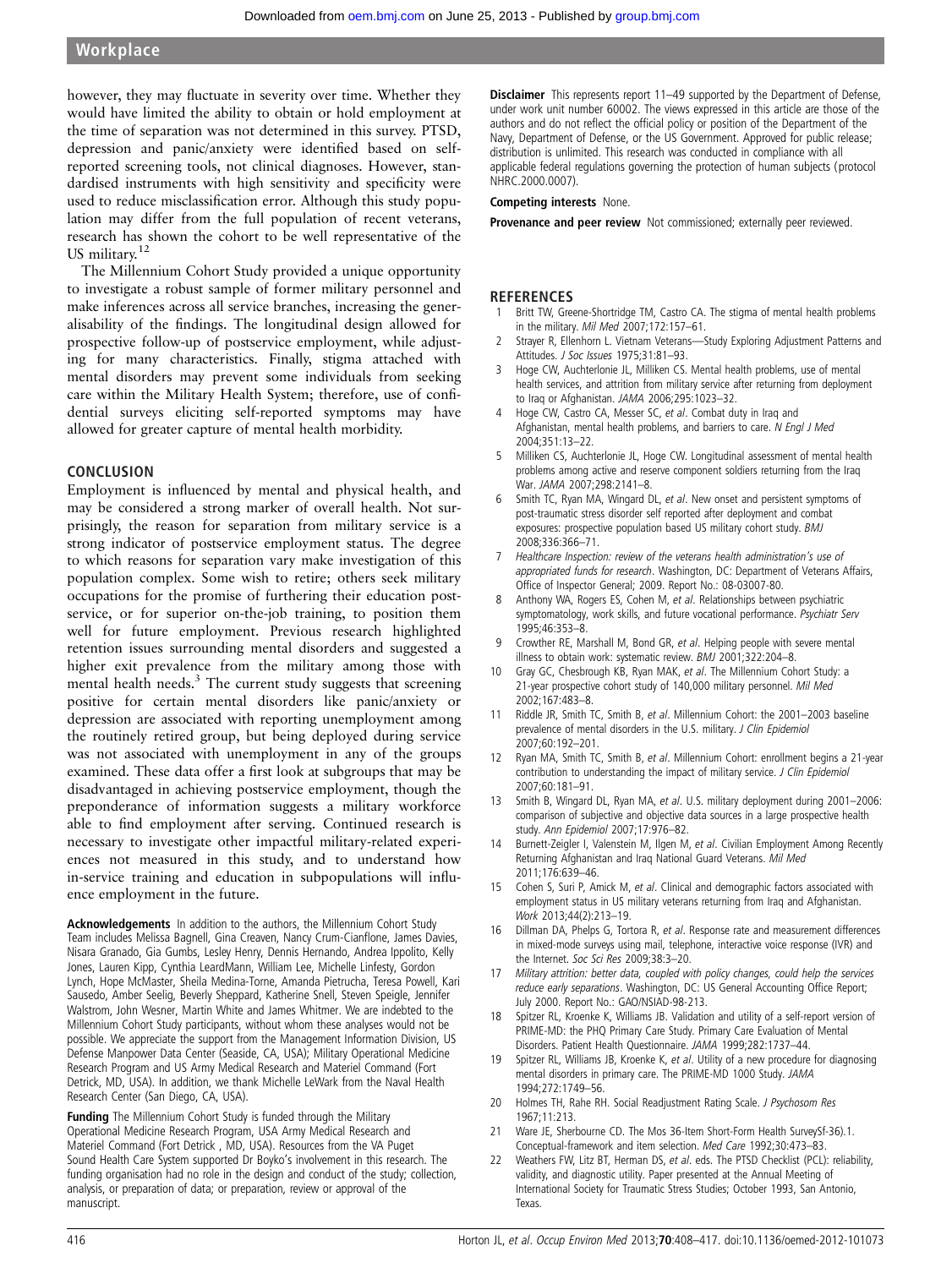- 23 American Psychiatric Association. Diagnostic and statistical manual of mental disorders. 4th edn. DSM-IV. Washington, DC: American Psychiatric Association, 1994.
- 24 Brewin CR. Systematic review of screening instruments for adults at risk of PTSD. J Trauma Stress 2005;18:53–62.
- 25 Smith TC, Smith B, Jacobson IG, et al. Reliability of standard health assessment instruments in a large, population-based cohort study. Ann Epidemiol 2007;17:271–84.
- 26 Kroenke K, Spitzer RL, Williams JB. The PHQ-9: validity of a brief depression severity measure. J Gen Intern Med 2001;16:606–13.
- 27 Fann JR, Bombardier CH, Dikmen S, et al. Validity of the Patient Health Questionnaire-9 in assessing depression following traumatic brain injury. J Head Trauma Rehabil 2005;20:501–11.
- 28 Glantz S, Slinker B. Primer of applied regression and analysis of variance. New York, NY: McGraw-Hill, 1990.
- 29 Wells TS, LeardMann CA, Fortuna SO, et al. A Prospective Study of Depression Following Combat Deployment in Support of the Wars in Iraq and Afghanistan. Am J Public Health 2010;100:90–9.
- 30 Clark J. Subcommitte on Economic Opportunity holds Hearing on Veterans Employment and Training Service Budget Request. 2011. http://veterans.house.gov/ news/PRArticle.aspx?NewsID=2294 (accessed 5 Apr 2011).
- 31 BLS. Employment situation of veterans—2010. Dept of Labor; 11 March 2011.
- 32 Lauber C, Bowen JL. Low mood and employment: When affective disorders are intertwined with the workplace-A UK perspective. Int Rev Psychiatry 2010;22:173–82.
- 33 Lerner D, Henke RM. What does research tell us about depression, job performance, and work productivity? J Occup Environ Med 2008;50:401-10.
- 34 Uutela A. Economic crisis and mental health. Curr Opin Psychiatry 2010;23:127-30.
- 35 Resnick SG, Rosenheck RA. Posttraumatic stress disorder and employment in veterans participating in Veterans Health Administration Compensated Work Therapy. J Rehabil Res Dev 2008;45:427–35.
- 36 Geuze E, Vermetten E, de Kloet CS, et al. Neuropsychological performance is related to current social and occupational functioning in veterans with posttraumatic stress disorder. Depress Anxiety 2009;26:7–15.
- 37 How the government measures unemployment. U.S. Bureau of Labor Statistics Division of Labor Force Statistics. 2009. [http://www.bls.gov/cps/cps\\_htgm.htm#unemployed](http://www.bls.gov/cps/cps_htgm.htm#unemployed)
- 38 Army Regulation 635-40: Physical Evaluation for Retention, Retirement, or Separation. Washington, DC: US Department of the Army, Aug 15, 1990.
- 39 Littman AJ, Boyko EJ, Jacobson IG, et al. Assessing nonresponse bias at follow-up in a large prospective cohort of relatively young and mobile military service members. Bmc Med Res Methodol 2010;10.
- 40 Smith TC, Jacobson IG, Smith B, et al. The occupational role of women in military service: validation of occupation and prevalence of exposures in the Millennium Cohort Study. Int J Environ Health Res 2007;17:271–84.